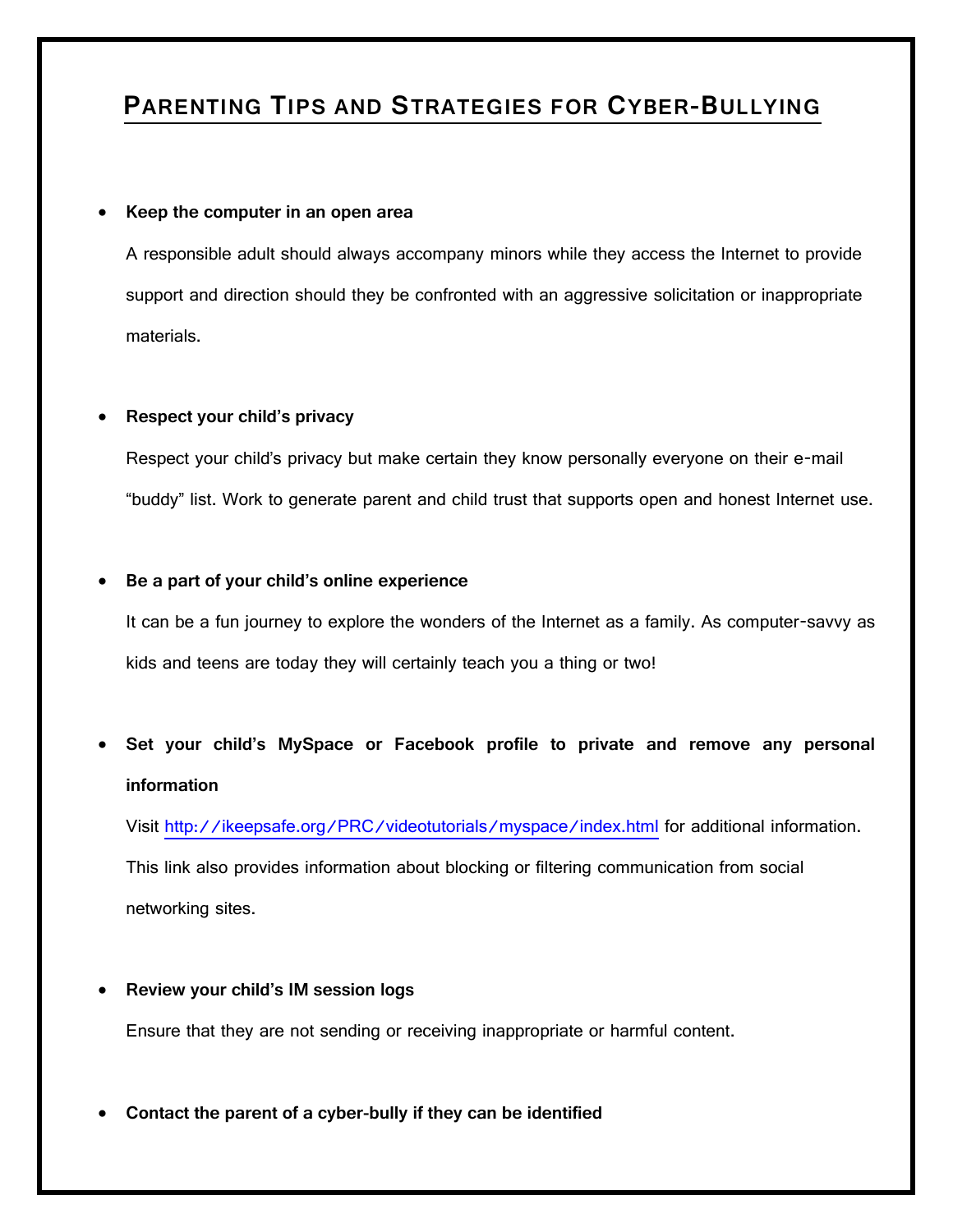- **Keep copies of emails, postings, or pictures that are threatening**
- **Contact websites if the site is failing to comply with its safety and privacy guidelines**

### **Web Sites and Resources**

### [www.isafe.org](http://www.isafe.org/)

[www.safekids.com](http://www.safekids.com/) (A parent's guide to Facebook)

[www.stopcyberbullying.org](http://www.stopcyberbullying.org/)



## **NAVIGATING CYBER WORLD TIPS FOR TEENS**

 **"If I know you F2F then we can chat in cyber space!"** (F2F=face to face) Protect yourself from possible impostors. Do not trust someone who you cannot see. Remember friendships are built on trust and honesty; it is not a friendship if you do not

really know the real person.

- **If you can't say it F2F, don't say it in cyber space!** Don't post anything that grandma wouldn't be proud of!
- **Would you be willing to attach a copy of your text messages, instant messages or social networking site to your college application or a job application?**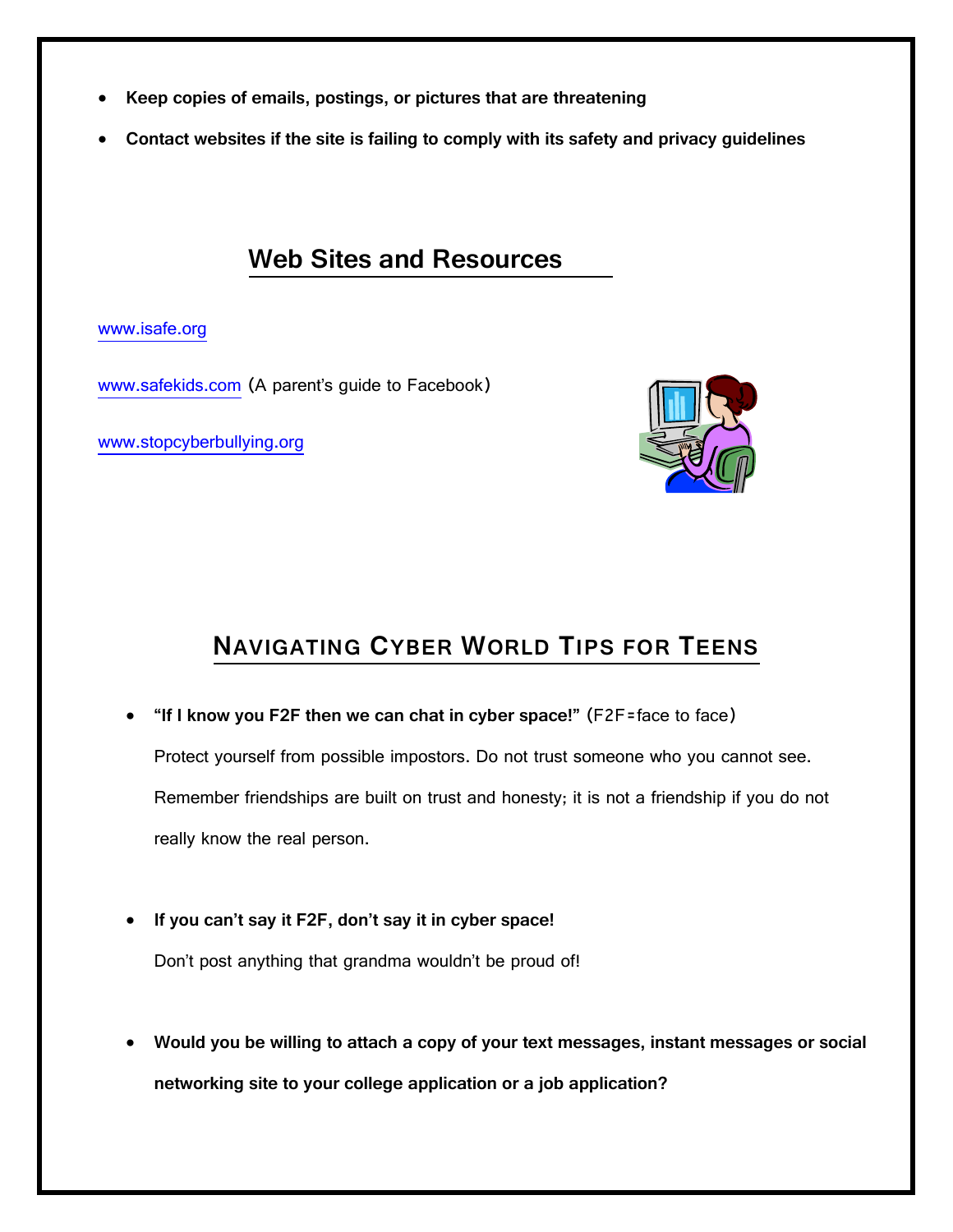**They can find you!**

Just because you are in the privacy of your own home, emails, IM's, and other forms of electronic communication are traceable. Many forms of electronic aggression are considered crimes.

**You are responsible for your electronic use!**

Be accountable for every "click" or "send"!

# **"WWWW" Strategy**

*What am I about to do?* 

*What could be the consequences?* 

**<sup>W</sup>**hy do I want to do it?

**W**ould I want it done to me?

**Be the change you want to see in the world.**